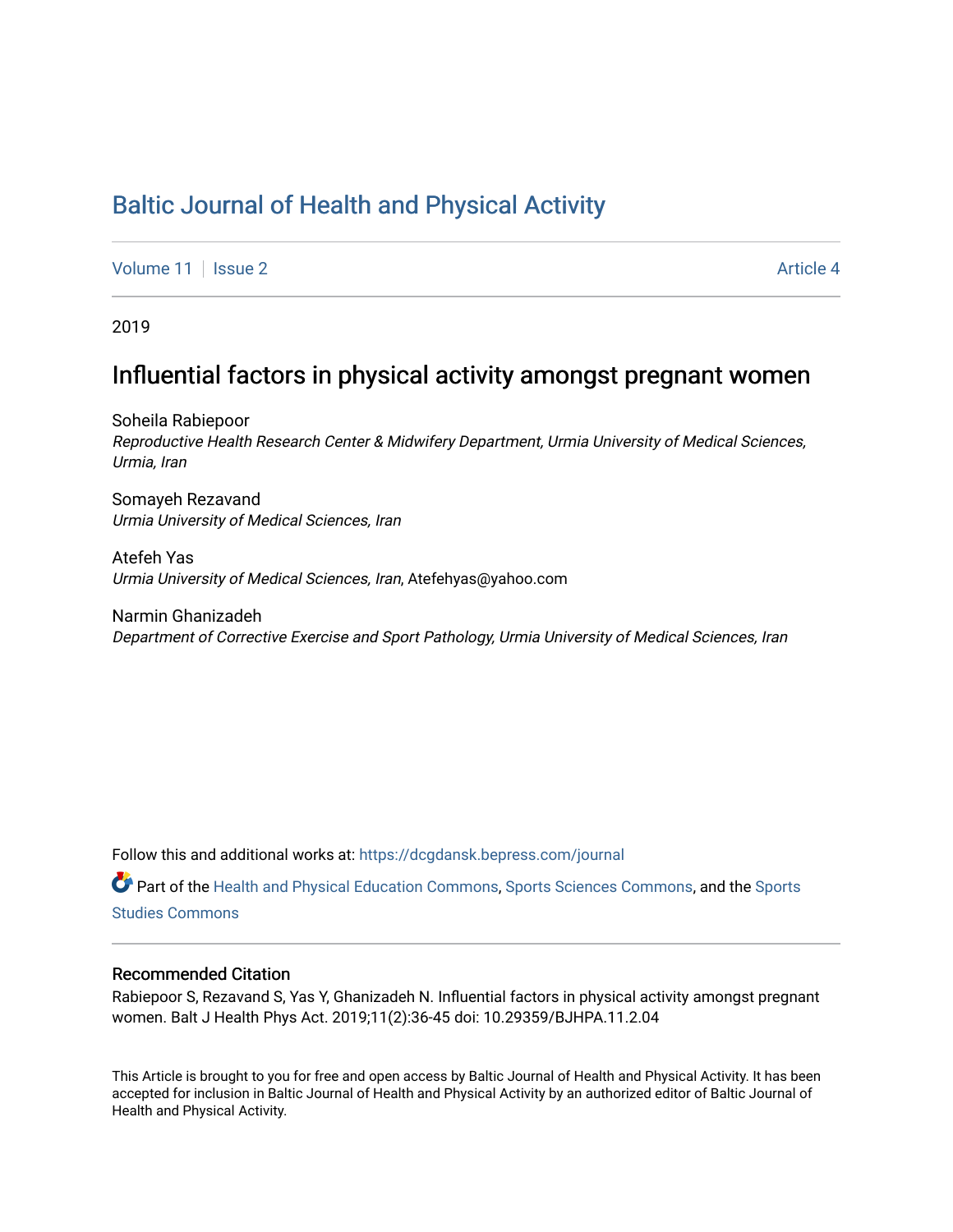#### **Baltic Journal of Health and Physical Activity 2019; 11 (2): 36-45** Journal of Gdansk University of Physical Education and Sport e-ISSN 2080-9999

# **Influential factors in physical activity amongst pregnant women**

**Authors' Contribution: A** Study Design **B** Data Collection **C** Statistical Analysis **D** Data Interpretation **E** Manuscript Preparation **F** Literature Search **G** Funds Collection

Soheila Rabiepoor<sup>1 ABCDF</sup>, Somayeh Rezavand<sup>2 ABCDEF</sup>, Atefeh Yas<sup>2 ABCDEF</sup>, **Narmin Ghanizadeh<sup>3</sup> ABC**

- <sup>1</sup> Reproductive Health Research Center & Midwifery Department, Urmia University of Medical Sciences, Urmia, Iran
- 2 Urmia University of Medical Sciences, Iran
- <sup>3</sup> Department of Corrective Exercise and Sport Pathology, Urmia University of Medical Sciences, Iran

| abstract                     |                                                                                                                                                                                                                                                                                                                                                                                                                                                                                                                                                                                           |
|------------------------------|-------------------------------------------------------------------------------------------------------------------------------------------------------------------------------------------------------------------------------------------------------------------------------------------------------------------------------------------------------------------------------------------------------------------------------------------------------------------------------------------------------------------------------------------------------------------------------------------|
| Background:                  | Correct and adequate physical activity during pregnancy has a significant effect on mother's health and<br>fetal development. The aim of this study was to determine factors affecting physical activity in pregnant<br>women.                                                                                                                                                                                                                                                                                                                                                            |
| <b>Material and methods:</b> | The present study is an analytical descriptive study which was performed on 325 pregnant women. To<br>collect data, a researcher-made questionnaire was used. Its design was based on the structures of the<br>BASNEF model and the pregnancy physical activity questionnaire.                                                                                                                                                                                                                                                                                                            |
| Results:                     | Most of the pregnant mothers were inactive or lightly active, and only 6.13% of them had moderate<br>activity and more than average. The components of the BASNEF model did not have any relation with<br>the amount of the mothers' physical activity but the knowledge of pregnant women about physical<br>activity in pregnancy has a significant relationship with the level of physical activity. Also there was a<br>significant correlation between the mother's level of education, her employment status, gravid, and<br>history of abortion and the level of physical activity. |
| <b>Conclusions:</b>          | Most of the pregnant mothers were inactive or lightly active. Only the knowledge of pregnant women<br>about physical activity in pregnancy has a significant relationship with the level of physical activity.                                                                                                                                                                                                                                                                                                                                                                            |
| Key words:                   | physical activity, pregnant women, BASNEF model, knowledge.                                                                                                                                                                                                                                                                                                                                                                                                                                                                                                                               |

#### **article details**

|                               | Article statistics: Word count: 2,783; Tables: 5; Figures: 2; References: 39                                                                                                                                                                                                                                                                                                                                                                                                                                                                                                                                                                                                                                                                                                                                                                                  |
|-------------------------------|---------------------------------------------------------------------------------------------------------------------------------------------------------------------------------------------------------------------------------------------------------------------------------------------------------------------------------------------------------------------------------------------------------------------------------------------------------------------------------------------------------------------------------------------------------------------------------------------------------------------------------------------------------------------------------------------------------------------------------------------------------------------------------------------------------------------------------------------------------------|
|                               | Received: September 2018; Accepted: January 2019; Published: June 2019                                                                                                                                                                                                                                                                                                                                                                                                                                                                                                                                                                                                                                                                                                                                                                                        |
|                               | <b>Full-text PDF:</b> http://www.balticsportscience.com                                                                                                                                                                                                                                                                                                                                                                                                                                                                                                                                                                                                                                                                                                                                                                                                       |
| Copyright                     | © Gdansk University of Physical Education and Sport, Poland                                                                                                                                                                                                                                                                                                                                                                                                                                                                                                                                                                                                                                                                                                                                                                                                   |
| Indexation:                   | Celdes, Clarivate Analytics Emerging Sources Citation Index (ESCI), CNKI Scholar (China National Knowledge<br>Infrastructure), CNPIEC, De Gruyter - IBR (International Bibliography of Reviews of Scholarly Literature in<br>the Humanities and Social Sciences), De Gruyter - IBZ (International Bibliography of Periodical Literature in<br>the Humanities and Social Sciences), DOAJ, EBSCO - Central & Eastern European Academic Source, EBSCO -<br>SPORTDiscus, EBSCO Discovery Service, Google Scholar, Index Copernicus, J-Gate, Naviga (Softweco, Primo<br>Central (ExLibris), ProQuest - Family Health, ProQuest - Health & Medical Complete, ProQuest - Illustrata: Health<br>Sciences, ProQuest - Nursing & Allied Health Source, Summon (Serials Solutions/ProQuest, TDOne (TDNet),<br>Ulrich's Periodicals Directory/ulrichsweb, WorldCat (OCLC) |
| <b>Funding:</b>               | This research received no specific grant from any funding agency in the public, commercial, or not-for-profit sectors.                                                                                                                                                                                                                                                                                                                                                                                                                                                                                                                                                                                                                                                                                                                                        |
| <b>Conflict of interests:</b> | Authors have declared that no competing interest exists.                                                                                                                                                                                                                                                                                                                                                                                                                                                                                                                                                                                                                                                                                                                                                                                                      |
| <b>Corresponding author:</b>  | Corresponding author: Atefeh Yas, Master of midwifery counseling, nursing & midwifery faculty, Urmia University of Medical<br>Sciences, Campus Nazlu, 11KM Road Sero, Urmia, West Azarbaijan, IRAN; fax: 00984432754921; e-mail:Atefehyas@yahoo.<br>com                                                                                                                                                                                                                                                                                                                                                                                                                                                                                                                                                                                                       |
| <b>Open Access License:</b>   | This is an open access article distributed under the terms of the Creative Commons Attribution-Non-commercial 4.0<br>International (http://creativecommons.org/licenses/by-nc/4.0/), which permits use, distribution, and reproduction in<br>any medium, provided the original work is properly cited, the use is non-commercial and is otherwise in compliance<br>with the license.                                                                                                                                                                                                                                                                                                                                                                                                                                                                          |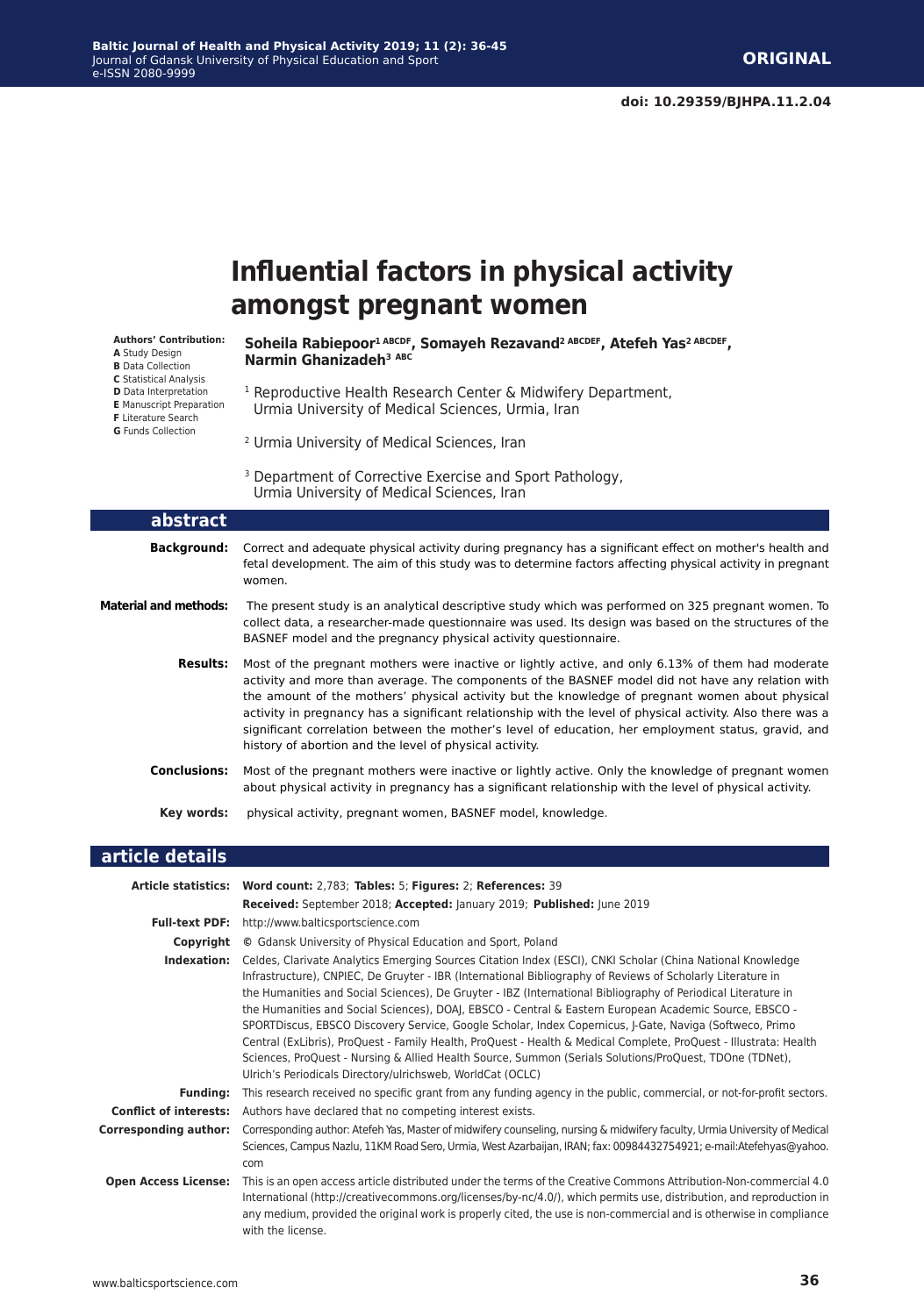### **introduction**

During pregnancy, proper and enough physical activity plays a significant role in the mother's health and the growth of the fetus [1, 2]; hence, the American College of Obstetrics and Gynecology (ACOG) recommends at least 30 minutes of physical activity of medium intensity to the women with no pregnancy complications during most days of the week [3].

Some benefits of exercising during pregnancy are fitness, reduced cardiovascular diseases levels, prevention of stress urinary incontinence, prevention of backache, reduced depression levels, and weight gain control during pregnancy [4]. Despite the known benefits of physical activity during pregnancy, various studies indicate low levels of physical activity among pregnant women [5–7]; according to research, 60% of pregnant women in the US are inactive [8]. In addition, Esteghamati et al. [9] have reported that 40% of the Iranian population have little physical activity and that physical activity is lower amongst females. Hence, only 30% of Iranian women do exercise and 5–7% of them are pregnant women [10].

Different features can influence pregnant women's physical activity. Certain models can be used in order to determine the key influential factors in the behavior and the correlations between these key elements and features [11]. The BASNEF model is used for the study of behavior and planning with the purpose of indicating and changing the key elements in people's decision making. It provides us with a deep and rich understanding of people's beliefs, emotions, attitudes, and values that lead to healthy behavior. The BASNEF model includes the components attitude, subjective norms, behavioral intention, and enabling factors. BASNEF is a comprehensive and complete model which is adopted to study behaviors and plans to change them and to define the factors effective on individuals' decision making [12–15].

Therefore, considering the importance of physical activity during pregnancy, the shortage of studies on this subject, and the capabilities of the BASNEF model in recognizing the influential factors, the aim of this project is to study the influential factors in physical activity of the pregnant women visiting the health centers in Urmia by implementing the said model (BASNEF).

### **material and methods**

### **subjects**

The present study is of a descriptive-analytical nature and was carried out on pregnant women visiting the health centers of Urmia in 2017. The sample volume was estimated at 300 with an attrition rate of 10%, resulting in a sample of 325 subjects. The sample included three groups of 100 women for each trimester. In order to estimate the volume of the sample, 20 subject were chosen for each component of the BASNEF model (attitude, subjective norms, behavioral intention, and enabling factors) and knowledge of pregnant women about physical activity in pregnancy [16].

Criteria for inclusion in the study were as follows: being covered by health centers in the Urmia district, age 18 to 45, absence of any physical problems or obstetrical problem that limit or forbid physical activity.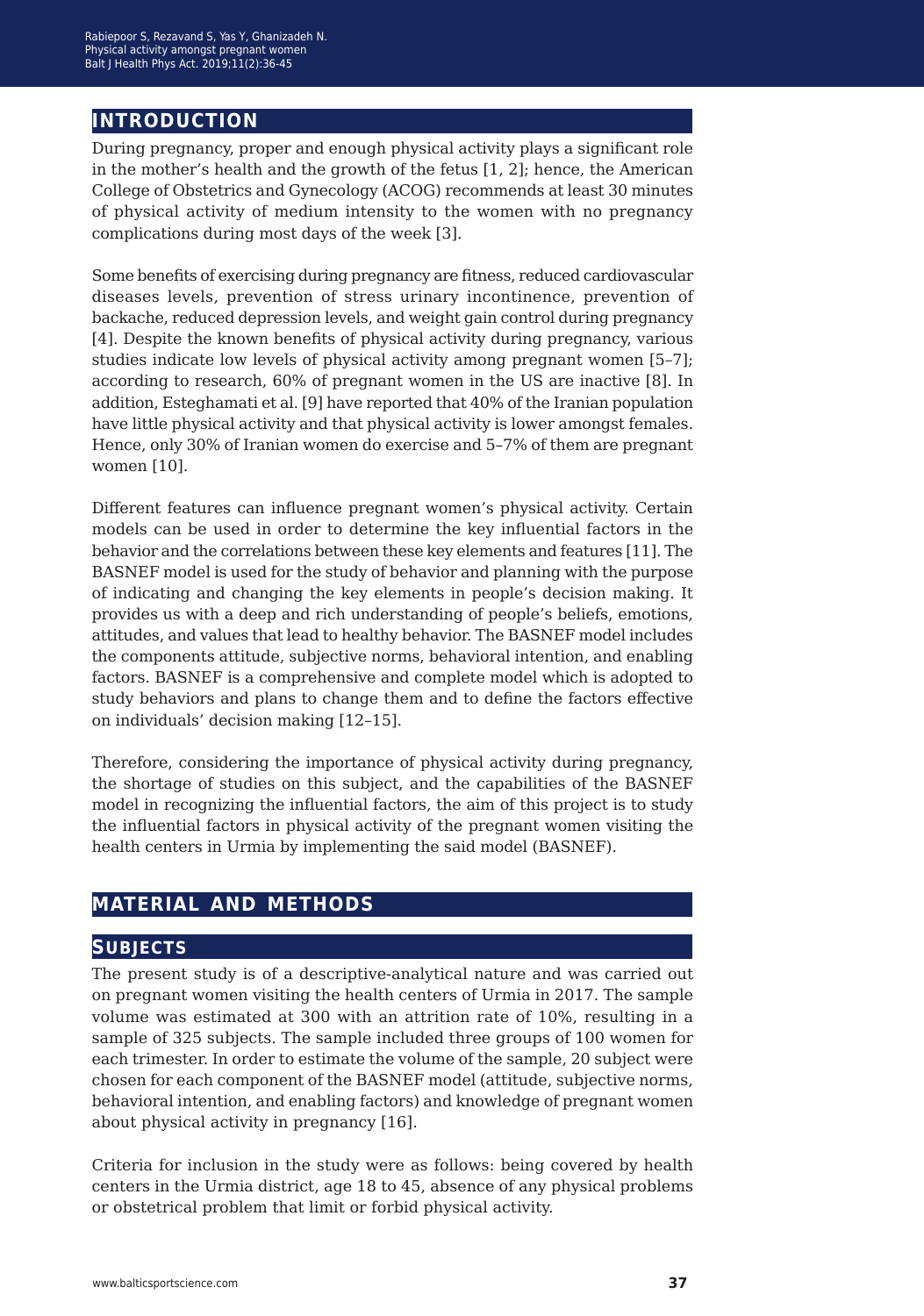### **tools**

A questionnaire consisting of three parts was used in the present study. The first part includes the demographic factors of the pregnant women, such as age, level of education, occupation, spouse's occupation, spouse's level of education, the economic status, body mass index (BMI) before current pregnancy, the number of pregnancy, childbirth and abortion, the type of previous childbirth, and gestational age of pregnancy. The second part was designed based on the BASNEF model and included questions for the model components: attitude (5 questions), subjective norms (5 questions), behavioral intention (3 questions), and enabling factors (10 questions). Knowledge of pregnant women about physical activity in pregnancy was measured by 8 questions. Grading of the BASNEF model component questions was done as follows: the questions for attitude and subjective norms are scored according to Likert scale, that is "Strongly agree" (5 points), "Agree" (4 points), "Neither agree nor disagree" (3 points), "Disagree" (2 points), and "Strongly disagree" (1 point); the choices for the questions for behavioral intention were "Very frequently" (5 points), "Frequently" (4 points), "Often" (3 points), "Sometimes" (2 points), and "Never" (1 point); and the choices for the questions for enabling factors were "Yes" (3 points), "Somewhat" (2 points), and "No" (1 point), and the questions for the knowledge are scored as correct choice (1 point) or wrong choice or blank (0 point). In the third part of the questionnaire, in order to measure the subjects' physical activity, Physical Activity Questionnaire (PPAQ) was used.

PPAQ includes five sets of questions: occupational activities (five questions), daily household activities (12 questions), heavy physical activity (2 questions), commuting (3 questions), and sports/exercise (6 questions). The intensity of activities is calculated based on MET (a unit for estimating the metabolic expenditure while being physically active). One MET represents the consumption of 3.5 milliliters of oxygen per kilogram of body weight. The intensity of each activity of PPAQ is calculated by multiplication of the MET ratio and the time spent doing that activity. The amount of activity is calculated according to the type of activity and through summing the activity intensity calculated in one day. For example, if somebody spends half an hour a day on a heavy household activity such as sweeping, this number is multiplied by the MET of the activity (3 for sweeping); eventually, the total of all household activities' intensity number, the amount of activity at home is calculated. Overall, activity with a MET less than 1.5 is considered as inactivity, 1.5 to 3 is light activity, 3 to 6 is medium activity, and higher than 6 is considered heavy activity [17].

#### **reliability and validity of the tool**

The reliability and validity of the PPAQ was accredited in 2004 by Chasan-Taber et al., and its reliability was confirmed with Cronbach's alpha value of 0.78 [17]. The reliability and validity of its Persian translation has been previously approved and has been used in Iran in studies on physical activity; its reliability was confirmed with Cronbach's alpha value of 0.85 [18, 19].

The questionnaire made by the researcher which was based on the BASNEF model was designed by using similar studies and scientific texts; and the content and the structure of the questionnaire was approved with the help of three professors of the midwifery department, three professors of the physical activity department, and two experts of health education department. In all items, the estimated content validity ratio (CVR=0.83) and content validity index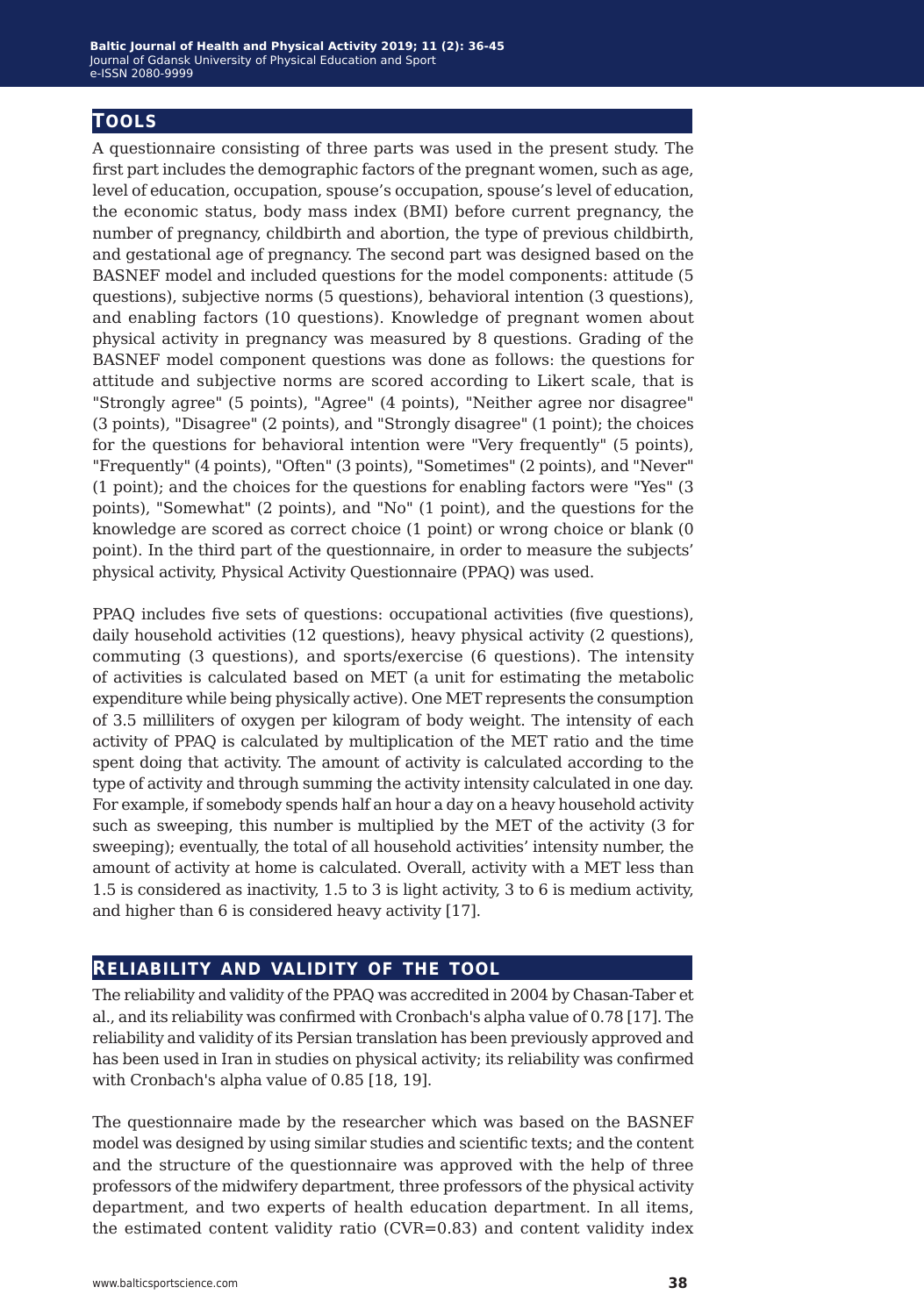$(CVI = 0.78)$  were in keeping with the standard values and the form of the questions for each section was finalized. The reliability of the questions in this section was assessed by means of Cronbach's alpha on a separate group of 30 people and the internal contingence (Cronbach's alpha) of the questions is 0.76 for attitude, 0.91 for behavioral intention, 0.87 for subjective norms, 0.83 for enabling factors and 0.72 for knowledge.

### **sampling**

After obtaining a reference letter from the vice chancellery for research of the Urmia University of Medical Sciences, we visited Urmia Health Centers' Headquarter and made a list of all the health centers and clinics in Urmia. Since there are 30 health centers in Urmia, we divided the city to northern and southern areas and chose 5 centers in each area on the map, making a total of 10 centers chosen. Then we visited the health centers; and from each center 10 mothers were chosen randomly (table of random numbers) for each trimester. We called the samples and gave them a general overview of the study and asked them to attend the health center to participate in the study; if the chosen person was hesitating to participate, she was replaced by the next sample. After informing the pregnant women about the current study, if they were willing to participate, gave their informed consent, and met the criteria for entering the study, they were chosen as samples and were handed in the questionnaire.

### **data collection**

A face to face interview based on the questionnaire was the data collection method. Interviews took place in the morning in the working hours of the health centers.

### **data analysis**

SPSS16 was used for analyzing the data; descriptive statistics and analytic statistics tests including Kolmogorov–Smirnov tests to determine data distribution normality, Pearson correlation coefficient to determine the relation between physical activity and scores on BASNEF model components, and the t-test to identify the relation of the demographic factors and physical activity were carried out, and the relation was meaningful at  $p < 0.05$ .

### **ethics code**

Present study meets the merits of IR.UMSU.REC.1394.257 ethics code issued by the Ethics Committee.

### **results**

The women's mean age the was  $25.52 \pm 4.92$  years. Most of the women did not have college education and were housewives, 28% of them experienced their first pregnancy and most of them had a BMI in the normal range (Table 1).

The average and standard deviation of scores related to the BASNEF model components are presented in Table 2.

Data analysis showed that most of the pregnant women were inactive or had light activity; only 6.14% of them had a medium or higher level of activity (Table 3).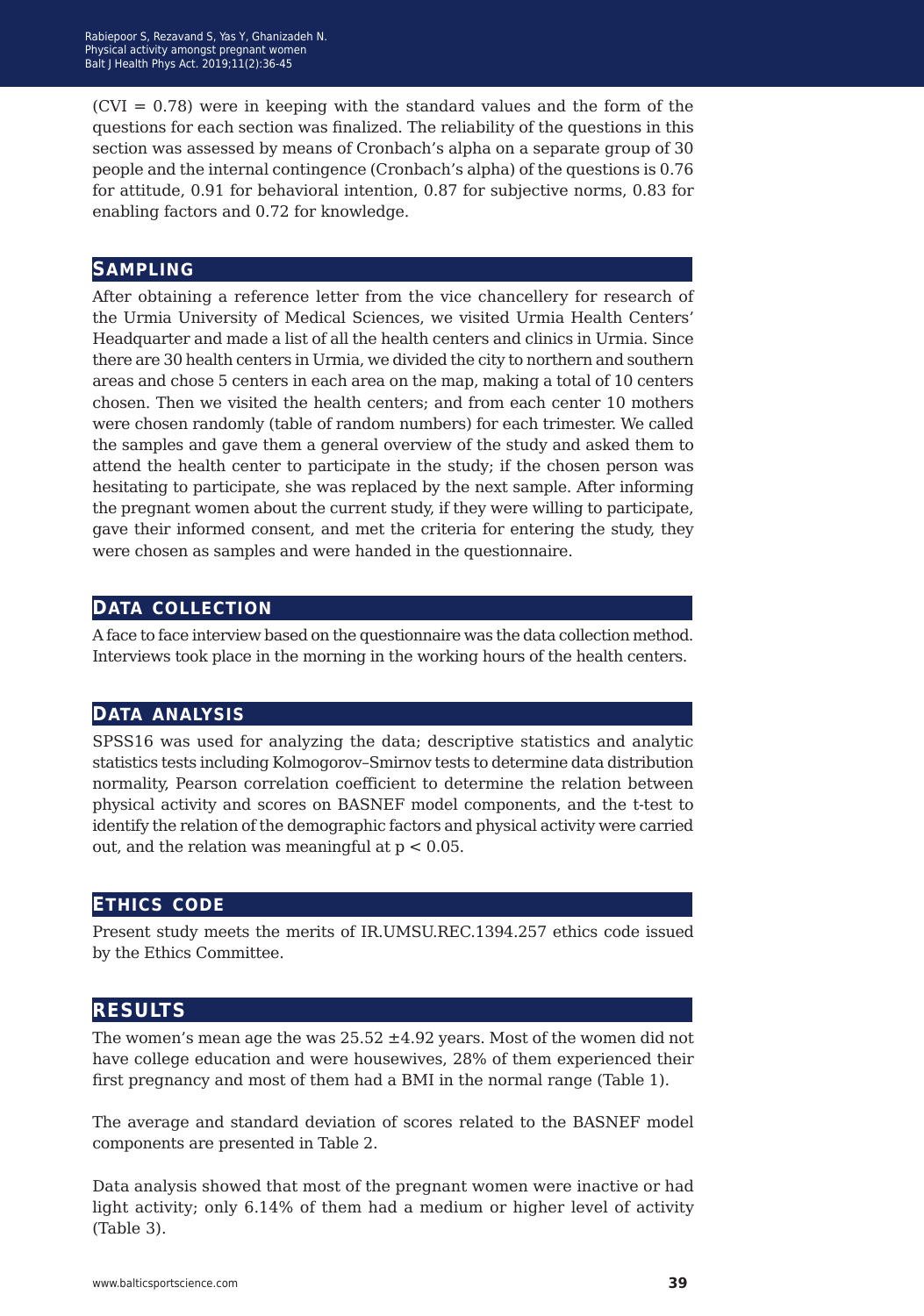#### **laltic Journal of Health and Physical Activity 2019; 11 (2): 36 Baltic Journal of Health and Physical Activity 2019; 11 (2): 36-45**<br>Journal of Gdansk University of Physical Education and Sport e-ISSN 2080-9999 e-ISSN 2080-9999Journal of Gdansk University of Physical Education and Sport

#### Table 1. Demographic profile of pregnant women referring to Urmia health centers

| Variable                      | Category                | Number (%) |
|-------------------------------|-------------------------|------------|
|                               | no college education    | 297(91/4)  |
| Female education              | college education       | 28(8/6)    |
|                               | employee                | 25(7/69)   |
| Female employment status      | housewife               | 300(90/9)  |
|                               | employee                | 51(15/7)   |
| Male partner's status         | other businesses        | 274(84/3)  |
| Male partners' education      | under the diploma       | 200(61/5)  |
|                               | college education       | 125(38/5)  |
| Economic status*              | sufficient              | 284(87/4)  |
|                               | inadequate              | 41(12/6)   |
| Gravid                        | first pregnancy         | 93(28/2)   |
|                               | more than one pregnancy | 232(73/4)  |
| History of childbirth         | yes                     | 232(71/3)  |
|                               | no                      | 93(28/6)   |
|                               | yes                     | 64(19/7)   |
| History of abortion           | no                      | 261(80/3)  |
| The type of previous delivery | vaginal delivery        | 171(52/61) |
|                               | cesarean section        | 61(18/76)  |
|                               | yes                     | 224(68/9)  |
| Living child                  | no                      | 101(31/1)  |
|                               | low                     | 22(6/7)    |
| Body Mass Index               | normal<br>227(69/8)     |            |
|                               | overweight              | 59(17/9)   |

Table 2. Mean scores of the BASNEF model components and knowledge in pregnant mothers referring to Urmia health centers

| Variable                    | $\mu \pm SD$     |
|-----------------------------|------------------|
| Knowledge (0-8)             | $6.29 \pm 1.53$  |
| Attitude (5-25)             | $21.28 \pm 3.33$ |
| Behavioral intention (3-15) | $7.29 \pm 2.28$  |
| Subjective norms (5-25)     | $12.17 \pm 4.75$ |
| Enabling factors (0-30)     | $7.44 \pm 3.42$  |

Table 3. The rate of physical activity of pregnant mothers referring to Urmia health centers

| Variable        | Number (%) |
|-----------------|------------|
| Inactivity      | 37(11.38)  |
| Light activity  | 268(82.46) |
| Medium activity | 9(2.76)    |
| Heavy activity  | 11(3.38)   |

On the relation between demographic factors and the amount of physical activity of the pregnant women, data analysis showed that there is a significant statistical relationship between the woman's education level, the woman's occupation status, the man's occupation status, the number of pregnancies, and a history of abortion and the amount of physical activity (Table 4).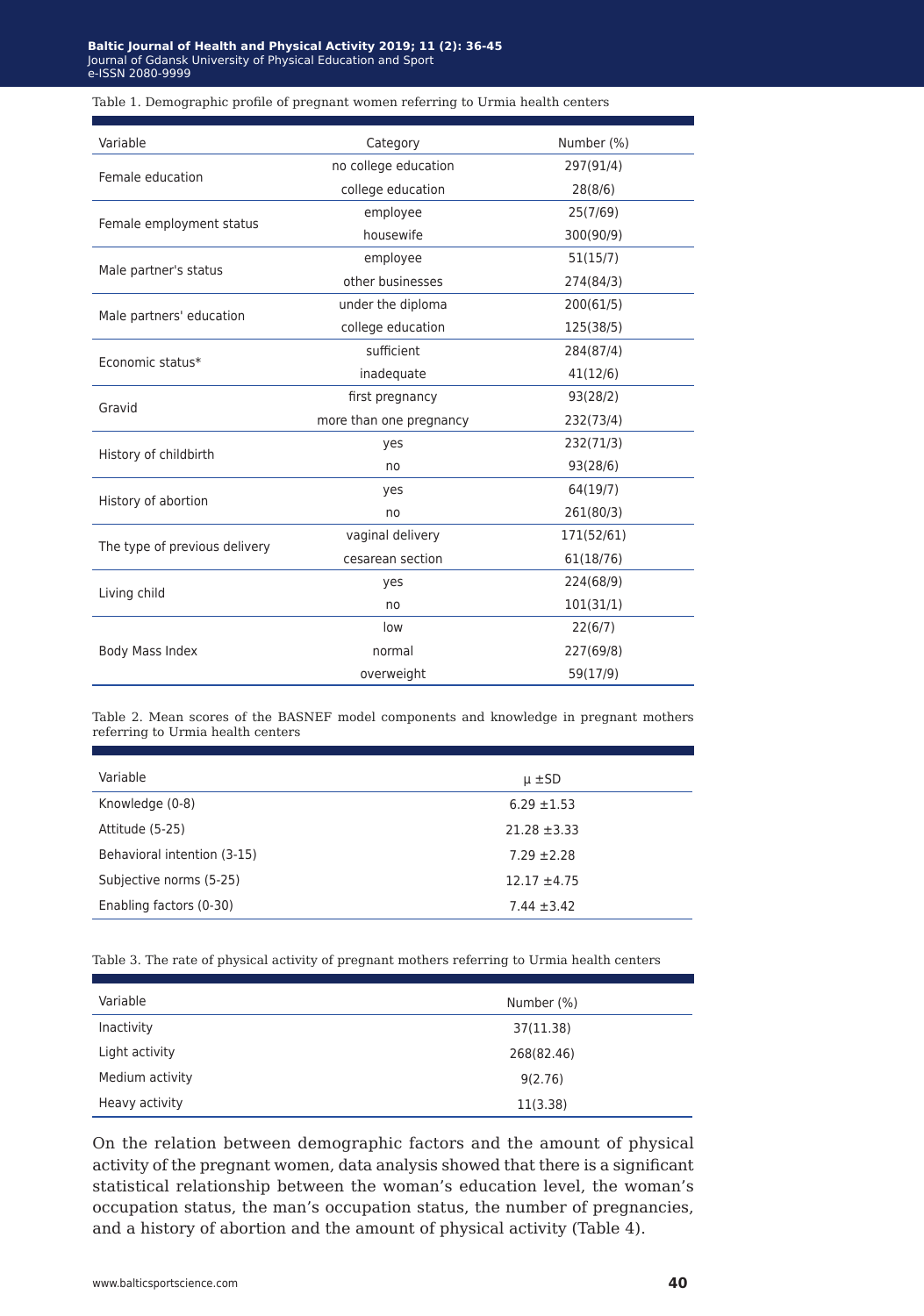Table 4. The relationship between demographic characteristics and mean daily physical activity of pregnant women referring to Urmia health centers

| Variable                 | Category                | $\mu \pm SD$    | *P-value |
|--------------------------|-------------------------|-----------------|----------|
| Female education         | under the diploma       | $2.12 \pm 0.81$ | 0/000    |
|                          | college education       | $3.77 \pm 2.43$ |          |
|                          | employee                | $4.67 \pm 2.53$ | 0/000    |
| Female employment status | housewife               | $2.07 \pm 0.64$ |          |
|                          | under the diploma       | $2.21 \pm 1.13$ | 0/31     |
| Male partners' education | college education       | $2.34 \pm 1.16$ |          |
|                          | employee                | $2.79 \pm 1.70$ | 0/000    |
| Male partner's job       | other businesses        | $2.16 \pm 0.97$ |          |
|                          | the owner               | $2.23 \pm 1.20$ | 0/45     |
| Home status              | non-owner               | $2.33 \pm 1.01$ |          |
|                          | sufficient              | $2.27 + 1.11$   | 0/76     |
| Family income            | inadequate              | $2.21 \pm 1.31$ |          |
| Gravid                   | first pregnancy         | $1.95 \pm 1.10$ | 0/002    |
|                          | more than one pregnancy | $3.39 + 1.13$   |          |
|                          | yes                     | $2.56 \pm 1.50$ | 0/018    |
| Abortion history         | no                      | $2.19 \pm 1.02$ |          |
| $*T-test$                |                         |                 |          |

ANOVA did not show any meaningful relationships between the mothers' BMI and the amount of physical activity either within or outside the group ( $P = 0.316$ ).

Data analysis suggested that there is a direct significant relationship between the mothers' knowledge and their amount of physical activity, but the components of the BASNEF model did not have any relationship with the amount of the mothers' physical activity (Table 5).

Table 5. The association of physical activity with the scores of the BASNEF model and knowledge of women referring to Urmia health centers

| Variable                | Attitude   | Subjective<br>norms | <b>Behavioral</b><br>intention | Enabling<br>factors | Physical<br>Activity |
|-------------------------|------------|---------------------|--------------------------------|---------------------|----------------------|
| Knowledge               | $P = 0.24$ | $P = 0/000$         | $P = .024$                     | $P = .38$           | $P = .009$           |
|                         | $*0/125$   | $***-122$           | $*.125$                        | $-0.4$              | $** .14$             |
| Attitude                |            | $P = 0/000$         | $P = .94$                      | $P = .65$           | $P = .34$            |
|                         |            | $***-0.202$         | $-.004$                        | .026                | .048                 |
| Subjective<br>norms     |            |                     | $P = .31$                      | $P = .29$           | $P = .33$            |
|                         |            |                     | 0.056                          | .006                | 0.054                |
| Bahavioral<br>intention |            |                     |                                | $P = 0/000$         | $P = .57$            |
|                         |            |                     |                                | $**.039$            | .031                 |
| Enabling<br>factors     |            |                     |                                |                     | $P = .67$            |
|                         |            |                     |                                |                     | .02                  |

\*Significant relationship at the level of 0.05

\*\*Significant relationship at the level of 0.01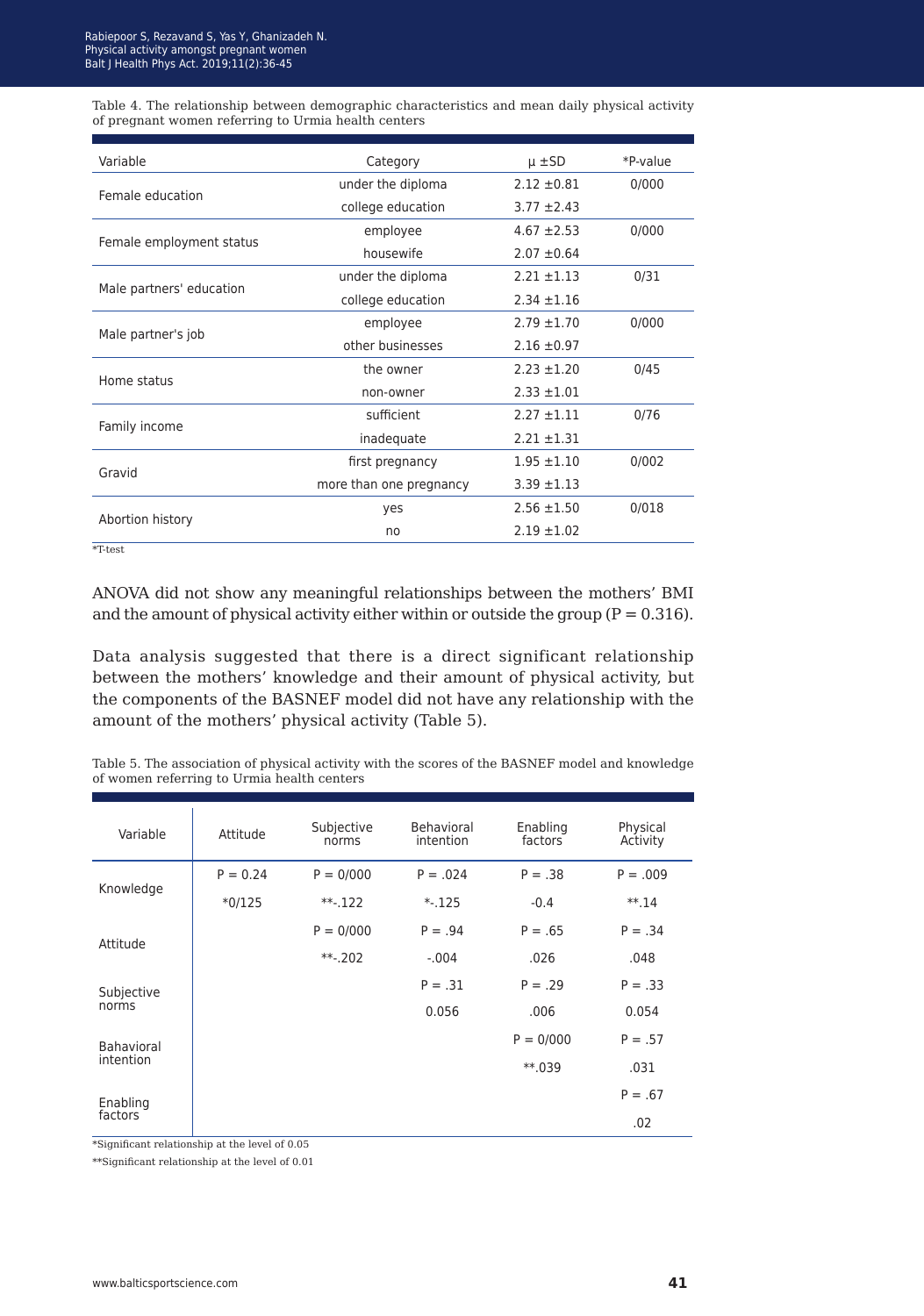### **discussion**

The present study was designed and carried out aiming to utilize the BASNEF model for predicting influential factors of physical activity amongst pregnant women visiting health centers in Urmia.

Analysis of the data on the amount of physical activity in pregnant women showed that most of them do light physical activity on a daily basis during pregnancy. The results of the study conducted by Clarke suggested that during pregnancy women's day-to-day activity and occupational activity drops down in comparison with the time prior to pregnancy [20]. The results of the study by Oken also suggested that women's activity level decreases during pregnancy [21]. Roushan's study also suggested that most women tend to experience a decrease in day-to-day physical activity while being pregnant [6]. Pduovigen's study showed as well that physical and occupational activity of women declines during their pregnancy, and that most women have light physical activity in their pregnancy [22]. In Akbari's study, most pregnant women had light physical activity every day. The results of this study are in agreement with the results of the aforementioned studies. It could be said that due to the lack of knowledge about the positive correlation between physical activity and the childbirth results as well as due to fear of side effects of physical activity, pregnant women choose an inactive lifestyle during their pregnancy.

The current study suggests a relationship between mothers' level of education, occupation status, times of pregnancy, and record of abortion with the amount of physical activity during pregnancy. The average amount of physical activity was higher among mothers with higher education, having a job, with an earlier experience of pregnancy or a record of miscarriage. In Akbari's study there was a positive relationship between mothers' education level and occupation status and their physical activity; those who had higher education and those who had a job were more physically active [23]. In Dabiran's [24] study too, a positive relationship was observed between pregnant women's physical activity and their education level and job status. In Evenson's [25] study, there was a meaningful relationship between the educational level and physical activity of pregnant women, but there was no relationship between the intensity of their physical activity and their job status or a number of their children. The results of this study are in agreement with the results of the studies mentioned. It could be said that mothers with higher educational levels have a better knowledge of the benefits of physical activity during pregnancy; that knowledge causes them to be more physically active than mothers with lower educational levels. In addition, mothers who are more educated have jobs more often, and their occupational activity also makes them more active. Since multigravida mothers have an earlier experience of pregnancy, they are less afraid of a possible negative influence of pregnancy; they also have other child(ren) at home to look after; hence, they are more physically active than the primigravida mothers.

In this study, a positive relationship was observed between the mothers' knowledge about physical activity during pregnancy and their daily physical activity. In the study carried out by Abedzade, an observation was made on the positive relationship between knowledge and exercising [26]. In Salehi's study [27] too, one of the facilitators of physical activity was having knowledge about its benefits. Harris [28] showed in his work that increasing women's knowledge about physical activity during pregnancy causes behavioral changes. It appears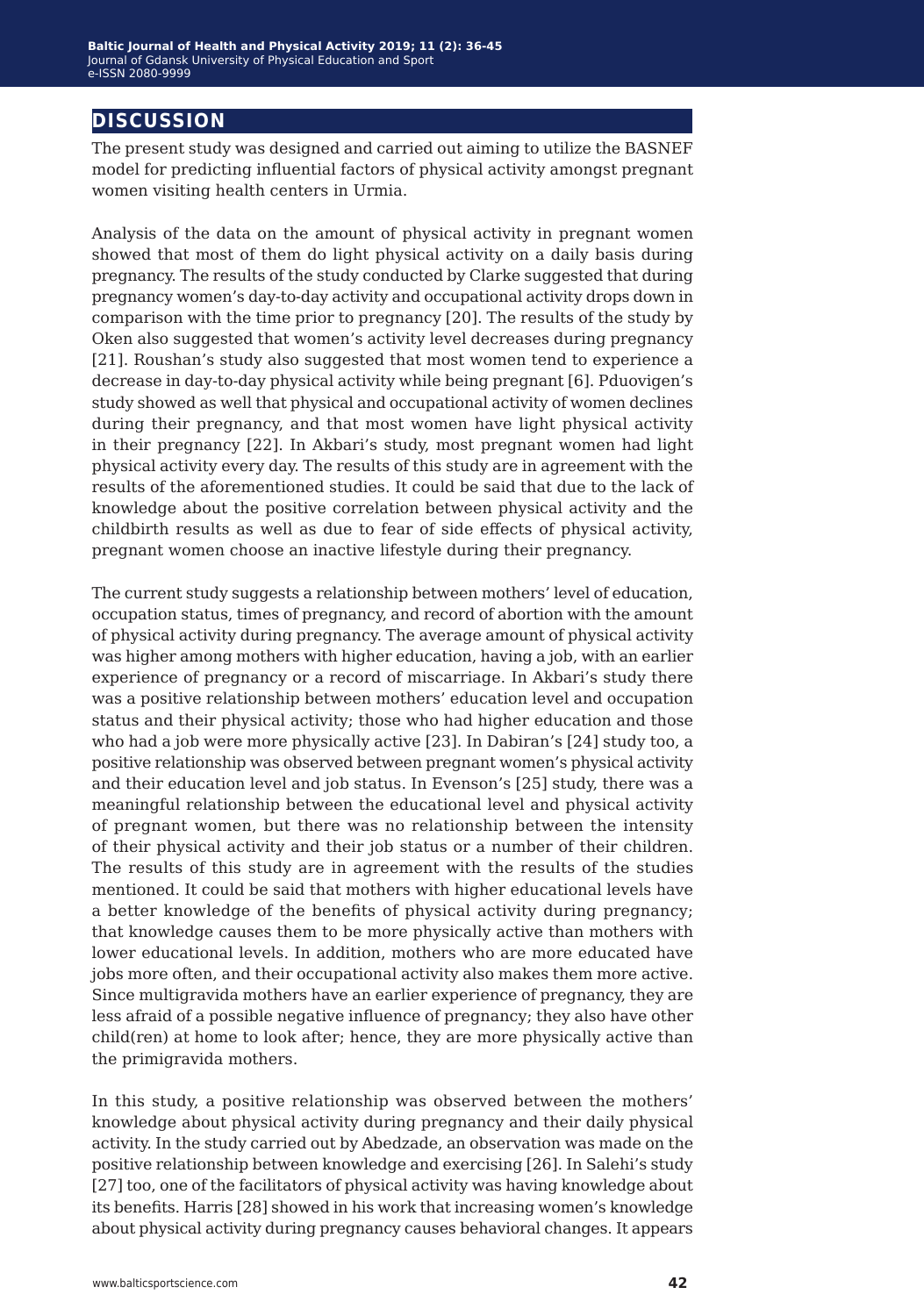that mothers' worries about exercising and sport during pregnancy relates to their lack of knowledge, if and what kinds of sports are permitted to do and how to do them; since misleading information is an influential factor on their behavior, these false beliefs lead women to choose an inactive lifestyle during pregnancy. In addition, obviously, knowing about the benefits of physical activity leads to an improvement in the attitude and to increasing women's intention to do it [29, 30].

Components of the BASNEF model failed to predict the amount of physical activity in pregnant women. In Ouji's study, however, the physical activity of mothers after childbirth and the components of the BASNEF model were meaningfully related [31]. The reason for the difference in the results could be the difference in the amount of mothers' activity. That is because of the 17% of women having medium or heavy daily activity in the mentioned study in comparison to the 6% of women having medium or heavy daily activity in this study. Therefore, educative mediation for motivating and guiding women for physical activity during pregnancy is in order.

### **conclusions**

In this study, data analysis showed that most pregnant women participating in the study were either inactive or had only light activity. The knowledge of pregnant women about physical activity in pregnancy has a significant relationship with the level of their physical activity.

### **acknowledgement**

We hereby wish to express our thanks to the staff of the health centers involved and the mothers participating in this study. This study was carried out as a part of the research program of Urmia University of Medical Sciences. We wish to thank for the financial support of the vice chancellery for research of Urmia University of Medical Sciences.

### **references**

- [1] Borodulin K, Evenson KR, Herring AH. Physical activity patterns during pregnancy through postpartum. BMC Women's Health. 2009;9(1):32. <https://doi.org/10.1186/1472-6874-9-32>
- [2] Evenson KR. Towards an understanding of change in physical activity from pregnancy through postpartum. Psychol Sport Exerc. 2011;12(1):36-45. <https://doi.org/10.1016/j.psychsport.2010.04.010>
- [3] Practice ACoO. Committee opinion: exercise during pregnancy and the postpartum period. Obstetr Gynecol. 2002;99(1):171-3. <https://doi.org/10.1097/00006250-200201000-00030>
- [4] Sass A, Mączka M. Physical activity of pregnant women in the light of scientific research A review of the literature. J Educ Health Sport. 2017;7(8):550-65.
- [5] Downs DS, LeMasurier GC, DiNallo JM. Baby steps: pedometer-determined and self-reported leisure-time exercise behaviors of pregnant women. J Phys Act Health. 2009;6(1):63-72. <https://doi.org/10.1123/jpah.6.1.63>
- [6] Rousham E, Clarke P, Gross H. Significant changes in physical activity among pregnant women in the UK as assessed by accelerometry and self-reported activity. Eur J Clin Nutr. 2006;60(3):393. [https://](https://doi.org/10.1038/sj.ejcn.1602329) [doi.org/10.1038/sj.ejcn.1602329](https://doi.org/10.1038/sj.ejcn.1602329)
- [7] Hayes L, Mcparlin C, Kinnunen TI, Poston L, Robson SC, Bell R. Change in level of physical activity during pregnancy in obese women: findings from the UPBEAT pilot trial. BMC Pregnancy & Childbirth. 2015;15(1):52.<https://doi.org/10.1186/s12884-015-0479-2>
- [8] Downs DS, Hausenblas HA. Women's exercise beliefs and behaviors during their pregnancy and postpartum. J Midwif Wom health. 2004;49(2):138-44. <https://doi.org/10.1016/j.jmwh.2003.11.009>
- [9] Esteghamati A, Khalilzadeh O, Rashidi A, Kamgar M, Meysamie A, Abbasi M. Physical activity in Iran: results of the third national surveillance of risk factors of non-communicable diseases (SuRFNCD-2007). J Phys Act Health. 2011;8(1):27-35.<https://doi.org/10.1123/jpah.8.1.27>
- [10] Taavoni S, Ahmadi Z, Haghani H. Trend of exercise before, during, and after pregnancy. Iran J Nursing. 2008;21(54):135-41.
- [11] Araban M, Baharzadeh K, Karimy M. Nutrition modification aimed at enhancing dietary iron and folic acid intake: an application of health belief model in practice. Eur J Publ Health. 2017;27(2):287-92. <https://doi.org/10.1093/eurpub/ckx014>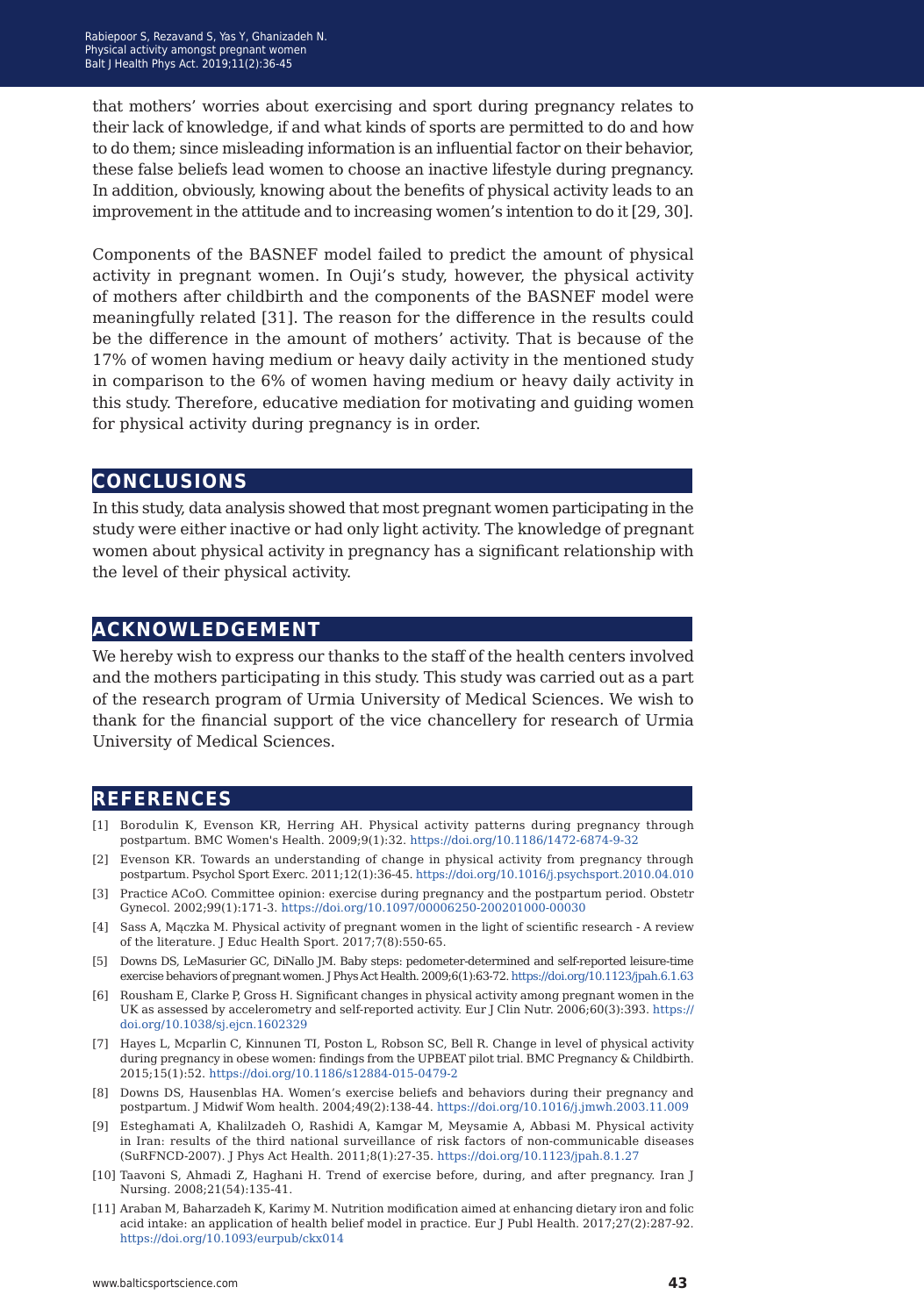- [12] Sharifirad GR, Golshiri P, Shahnazi H, Barati M, Hasanzadeh A, Charkazi A, et al. The impact of educational program based on BASNEF model on breastfeeding behavior of pregnant mothers in Arak. Razi J Medical Sci. 2010;14(6).
- [13] Hazavehei SMM, Asadi Z, Hassanzadeh A, Shekarchizadeh P. Comparing the effect of two methods of presenting physical education Π course on the attitudes and practices of female students towards regular physical activity in Isfahan University of Medical Sciences. Iran J Med Educ. 2008;8(1):121-31.
- [14] Moeini B, Jalilian F, Jalilian M, Barati M. Predicting factors associated with regular physical activity among college students applying basnef model. Avicenna J Clin Med. 2011;18(3):70-6.
- [15] Glanz K, Rimer BK, Viswanath K. Health behavior and health education: Theory, research, and practice. John Wiley & Sons; 2008.
- [16] Munro BH. Statistical methods for health care research. Lippincott Williams & Wilkins; 2005.
- [17] Chasan-taber L, Schmidt MD, Roberts DE, Hosmer D, Markenson G, Freedson PS. Development and validation of a pregnancy physical activity questionnaire. Med Sci Sport Exerc. 2004;36(10):1750-60. <https://doi.org/10.1249/01.MSS.0000142303.49306.0D>
- [18] Mehran N, Abbaszadeh F, Bagheri A, Noroozi M. Relation between home work and preterm labor. Hayat. 2012;18(5).
- [19] Ahmadi P. Relationship between physical activity during the first 20 weeks of gestation and hypertension in pregnancy. J Shahrekord Uuniversity of Medical Sciences. 2007;9(3).
- [20] Clarke P, Rousham E, Gross H, Halligan A, Bosio P. Activity patterns and time allocation during pregnancy: A longitudinal study of British women. Ann Hum Biol. 2005;32(3):247-58. [https://doi.](https://doi.org/10.1080/03014460500049915) [org/10.1080/03014460500049915](https://doi.org/10.1080/03014460500049915)
- [21] Oken E, Ning Y, Rifas-Shiman SL, Radesky JS, Rich-Edwards JW, Gillman MW. Associations of physical activity and inactivity before and during pregnancy with glucose tolerance. Obstetr Gynecol. 2006;108(5):1200.<https://doi.org/10.1097/01.AOG.0000241088.60745.70>
- [22] Poudevigne MS, O'Connor PJ. A review of physical activity patterns in pregnant women and their relationship to psychological health. Sport Med. 2006;36(1):19-38. [https://doi.org/10.2165/00007256-](https://doi.org/10.2165/00007256-200636010-00003) [200636010-00003](https://doi.org/10.2165/00007256-200636010-00003)
- [23] Akbari Z, Tol A, Shojaeizadeh D, Aazam K. Assessing of physical activity self-efficacy and knowledge about benefits and safety during pregnancy among women. Razi J Med Sci. 2016;22(139):76-87.
- [24] Dabirian S DM HZ. To assess the performance of exercise during pregnancy. Iran J Epidemiol. 2009;3:22-6.
- [25] Evenson KR, Savitz A, Huston SL. Leisure‐time physical activity among pregnant women in the US. Paediatr Perinatal Epidemiol. 2004;18(6):400-7. <https://doi.org/10.1111/j.1365-3016.2004.00595.x>
- [26] Abedzadeh M, Taebi M, Sadat Z, Saberi F. Knowledge and performance of pregnant women referring to Shabihkhani hospital on exercises during pregnancy and postpartum periods. J Jahrom University of Medical Sciences. 2011;8(4):212-18. <https://doi.org/10.29252/jmj.8.4.43>
- [27] Salehi L, Taghdisi M, Ghasemi H, Shokervash B. To Identify the facilitator and barrier factors of physical activity among elderly people in tehran. Iran J Epidemiol. 2010;6(2):7-15.
- [28] Kirkham C, Harris S, Grzybowski S. Evidence-based prenatal care: Part I. General prenatal care and counseling issues. Am Family Physic. 2005;71(7):1307-16.
- [29] Noohi E, Nazemzadeh M, Nakhei N. The study of knowledge, attitude and practice of puerperal women about exercise during pregnancy. Iran J Nurs. 2010;23(66):64-72.
- [30] Emdadi S, Hazavehei SMM, Soltanian A, Bashirian S, Moghadam RH. Physical activity status and related factors among middle-aged women in west of Iran, Hamadan: A cross-sectional study. Glob J Health Sci. 2016;8(10):151.<https://doi.org/10.5539/gjhs.v8n10p151>
- [31] Ouji Z, Barati M, Bashirian S. Application of BASNEF model to predict postpartum physical activity in mothers visiting health centers in Kermanshah. J Educ Community Health. 2014;1(3):54-62. [https://](https://doi.org/10.20286/jech-010362) [doi.org/10.20286/jech-010362](https://doi.org/10.20286/jech-010362)